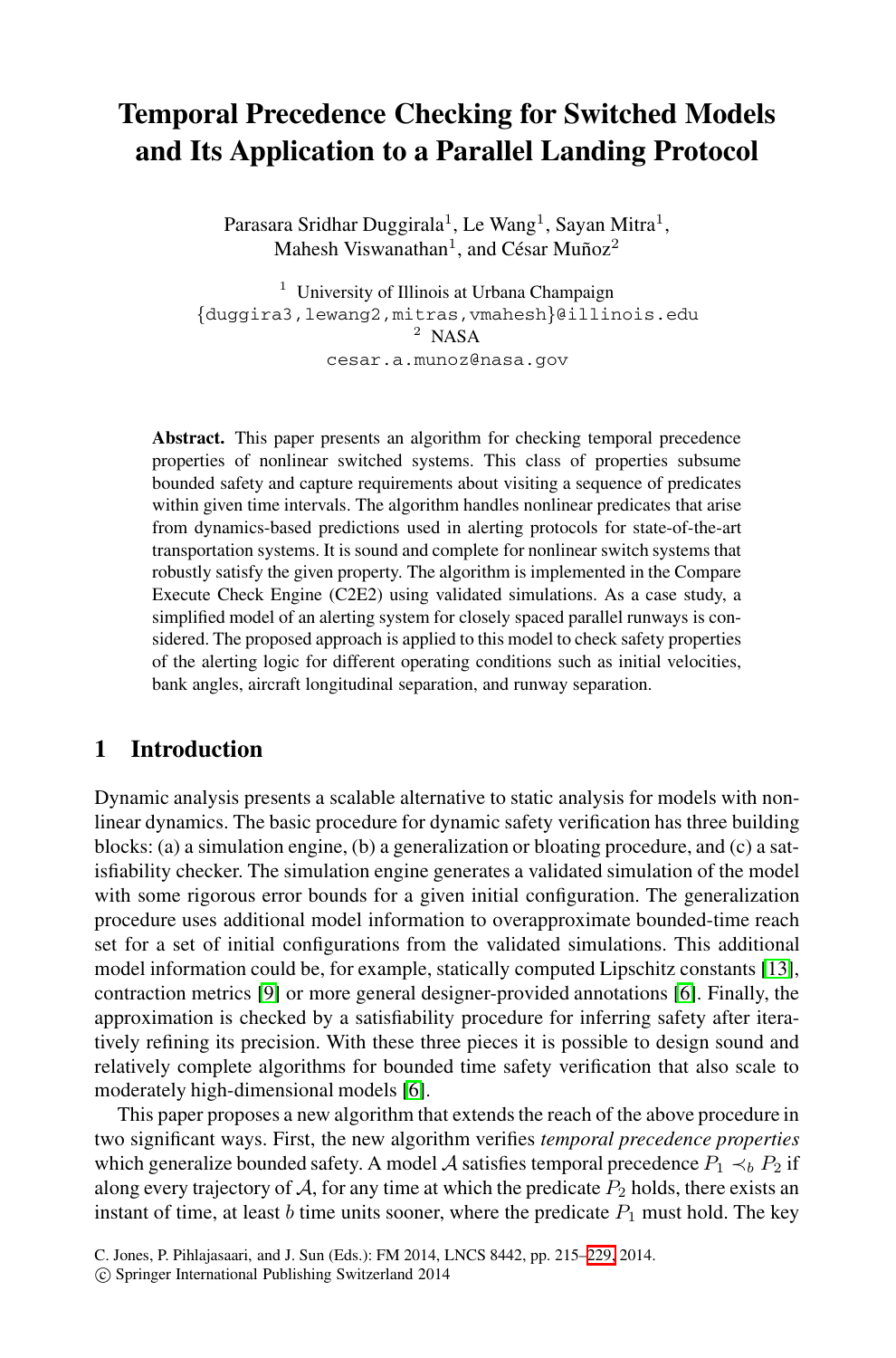subroutine in the new verification algorithm uses a simulation-based reach set approximation procedure for estimating the time intervals over which the predicates  $P_1$  and  $P_2$ may or must hold. These estimates are constructed so that the algorithm is sound. The algorithm is guaranteed to terminate whenever  $A$  satisfies the given property robustly (relatively complete). That is, not only does every trajectory  $\xi$  satisfy  $P_1 \prec_b P_2$ , but any small time-shifts and value perturbations of  $\xi$  also satisfy  $P_1 \prec_b P_2$ . Such relative completeness guarantees usual[ly](#page-14-4) have the most precision that one can hope for in any formal analysis of models involving physical quantities.

Secondly, a new approach to checking satisfiability of nonlinear *guarantee predicates*[10] is proposed. If  $P_1$  and  $P_2$  in the above type of temporal precedence property are in propositional logic or uses linear arithmetic (or restricted fragments of nonlinear arithmetic), then existing solvers can efficiently check whether a set of states satisfy them. On the other hand, if they are written as  $\exists t > 0, f_p(x, t) > 0$ , where  $f_p$  is a nonlinear real-valued function, then the options are limited. Quantifier elimination is an expen[siv](#page-14-5)e option (doubly exponential complexity [1]), but even that is feasible only if  $f_p$  has a closed form definition of a special form (such as polynomial functions). If  $f_p$ is implicitly defined as the solution of a set of ordinary differential equations (ODEs) [w](#page-14-6)ith no analytical solution then quantifier elimination is impossible. This paper provides a sound and relatively complete procedure for checking bounded time guarantee predicates using simulation-based overapproximations of  $f_p(x, t)$ .

These two algorithms are used in the analysis of an interesting and difficult verification problem arising from a parallel landing protocol. The Simplified Aircraft-based Paired Approach (SAPA) [7] is an advanced operational concept that enables dependent approaches in closely spaced parallel runways. In the presence of blundering aircraft, the SAPA procedure relies on an alerting algorithm called Adjacent Landing Alerting System (ALAS) [12]. ALAS uses linear and nonlinear projections of the landing aircraft trajectories with various velocity vectors and bank angles to detect possible conflicts. Given the nonlinear characteristics of the ALAS logic, finding operating conditions under which the SAPA/ALAS protocol satisfies the safety property is a challenging problem.

This paper presents a simplified model, written as a switched system, of the SAPA/ ALAS protocol. The safety properties that are considered on this model state that an alert is issued at least b seconds before an unsafe scenario is encountered. These properties are specified as temporal precedence properties of the form  $Alert \prec_b Unsafe$ . The proposed verification algorithm is applied to this model to formally check these kinds of properties for various aircraft and runway configurations.

# **2 System Models and Properties**

For a vector v in  $\mathbb{R}^n$ , |v| stands for  $\ell^2$ -norm. Given intervals  $I, I'$  over  $\mathbb{R}$ , the relation  $I < I'$  holds iff ∀u ∈  $I, \forall u' \in I', u < u'$ . For a real number  $b, I - b = \{u - b | u \in I\}$ . Subtraction operation over intervals is defined as,  $I - I' = \{u - u' \mid v \in I, v' \in I'\}.$  $I \times I' = \{u \times u' \mid u \in I, u' \in I'\}$ . For  $\delta \in \mathbb{R}_{\geq 0}$  and  $x \in \mathbb{R}^n$ ,  $B_{\delta}(x) \subseteq \mathbb{R}^n$  is the closed ball with radius  $\delta$  centered at x. For a set  $S \subseteq \mathbb{R}^n$ ,  $B_{\delta}(S) = \bigcup_{x \in S} B_{\delta}(v)$ . For any function  $V : \mathbb{R}^n \times \mathbb{R}^n \to \mathbb{R}_{\geq 0}$ , given a  $\delta > 0$ ,  $B_{\delta}^V(x) = \{y \mid V(x, y) \leq \delta\}$ . For a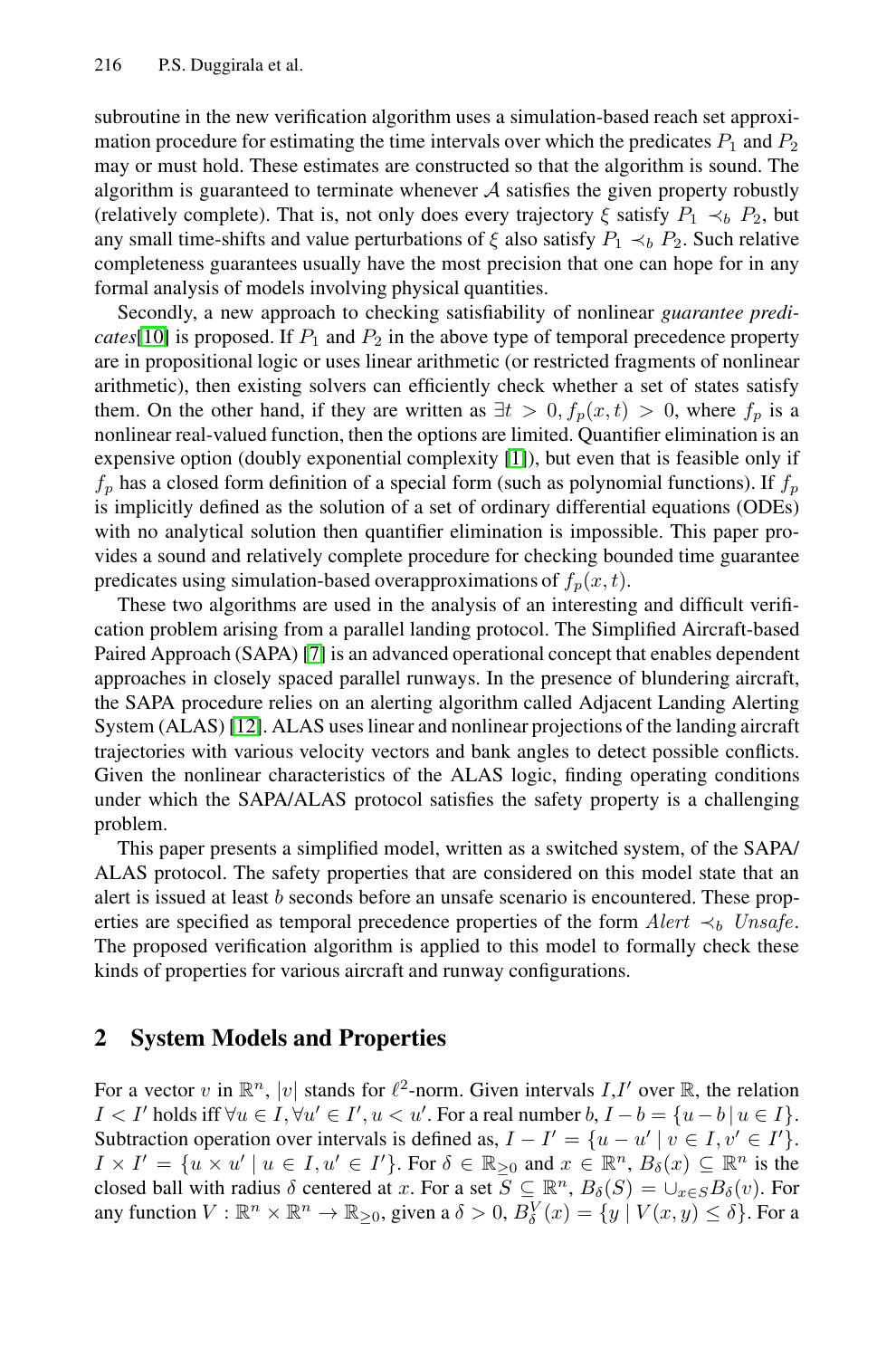set  $S \subseteq \mathbb{R}^n$ ,  $B^V_S(S) = \bigcup_{x \in S} B^V_{\delta}(x)$ . For a bounded set  $A$ ,  $dia(A) = \sup_{x,y \in A} |x-y|$ denotes the diameter of A.

A real-valued function  $\alpha : \mathbb{R}_{\geq 0} \mapsto \mathbb{R}_{\geq 0}$  is called a *class* K *function* if  $\alpha(0) = 0$ and  $\alpha$  is strictly increasing. It is a *class*  $\mathcal{K}_{\infty}$  *function* if additionally  $\alpha(x) \to \infty$  as  $x \to \infty$ . For a function  $h : \mathbb{R}_{\geq 0} \to \mathbb{R}^n$  $h : \mathbb{R}_{\geq 0} \to \mathbb{R}^n$  and a positive real  $\delta > 0$ , the  $\delta$ -left shift of h is the function  $h_{\delta} : \mathbb{R}_{\geq 0} \to \mathbb{R}^n$  defined as  $h_{\delta}(t) = h(t + \delta)$  for any  $t \in \mathbb{R}_{\geq 0}$ . A δ*-perturbation* of *h* is any function  $g : \mathbb{R}_{\geq 0} \to \mathbb{R}^n$  such that for all  $t$ ,  $|g(t) - h(t)| < δ$ . A *cadl ` ag`* function is a function which is *continuous from the right* and *has a limit from the left* for every element in its domain.

### **2.1 The Switched System Model**

This paper uses the *switch system* formalism [8] for modeling continuous systems. The evolution of an  $n$  dimensional switched system is specified by a collection of ordinary differential equations (ODEs) also called as *modes* or *locations* indexed by a set I and a *switching signal* that specifies which ODE is active at a given point in time. Fixing a switching signal and an initial state, the system is deterministic. Its behavior is the continuous, piece-wise differentiable function of time obtained by pasting together the solutions of the relevant ODEs. The symbol  $\mathcal I$  represents the set of modes and  $n$ represents the dimension of the system with  $\mathbb{R}^n$  as state space.

<span id="page-2-0"></span>**Definition 1.** *Given the set of modes* I *and the dimension* n*, a* switched system A *is specified by the tuple*  $\langle \Theta, \mathcal{F}, \Sigma \rangle$ , with

- *(i)*  $\Theta \subseteq \mathbb{R}^n$ , *a compact set of initial states,*
- *(ii)*  $\mathcal{F} = \{f_i : \mathbb{R}^n \to \mathbb{R}^n\}_{i \in \mathcal{I}}$ *, an indexed collection of continuous, locally Lipschitz functions, and*
- *(iii)*  $\Sigma$ , a set of switching signals, where each  $\sigma \in \Sigma$  is a càdlàg function  $\sigma : \mathbb{R}_{\geq 0} \to$ I*.*

The semantics of A is defined in terms of its solutions or *trajectories*. For a given ini[tia](#page-2-0)l state  $x_0 \in \Theta$  and a s[wit](#page-14-7)ching signal  $\sigma \in \Sigma$ , the solution or the *trajectory* of the switched system is a function  $\xi_{x_0,\sigma} : \mathbb{R}_{\geq 0} \to \mathbb{R}^n$ , such that:  $\xi_{x_0,\sigma}(0) = x_0$ , and for any  $t > 0$  it satisfies the differential equation:

$$
\dot{\xi}_{x_0,\sigma}(t) = f_{\sigma(t)}(\xi_{x_0,\sigma}(t)).\tag{1}
$$

When clear from context, the subscripts  $x_0$  and  $\sigma$  are dropped from ξ. Under the stated locally Lipschitz assumption of the  $f_i$ 's and the càdlàg assumption on  $\sigma$ , it is wellknown that Equation (1) has a unique solution [8] and that indeed the trajectory  $\xi$  is a well-defined function.

*Example.* A simple switched system model of a thermostat has two modes  $\mathcal{I}$  =  $\{on, off\}$  and a single continuous dimension with initial value, say  $x = 62$ . The continuous dynamics is defined by the linear ODEs  $\dot{x} = -kx$  for *off* and  $\dot{x} = h - kx$ for *on*, where k and h are parameters of the thermostat. Thus,  $f_{on}(x) = -kx$  and  $f_{\text{off}}(x) = h - kx$ . For a particular switching signal  $\sigma$ , the solution  $\xi_{x_0,\sigma}$  is shown in Figure 1.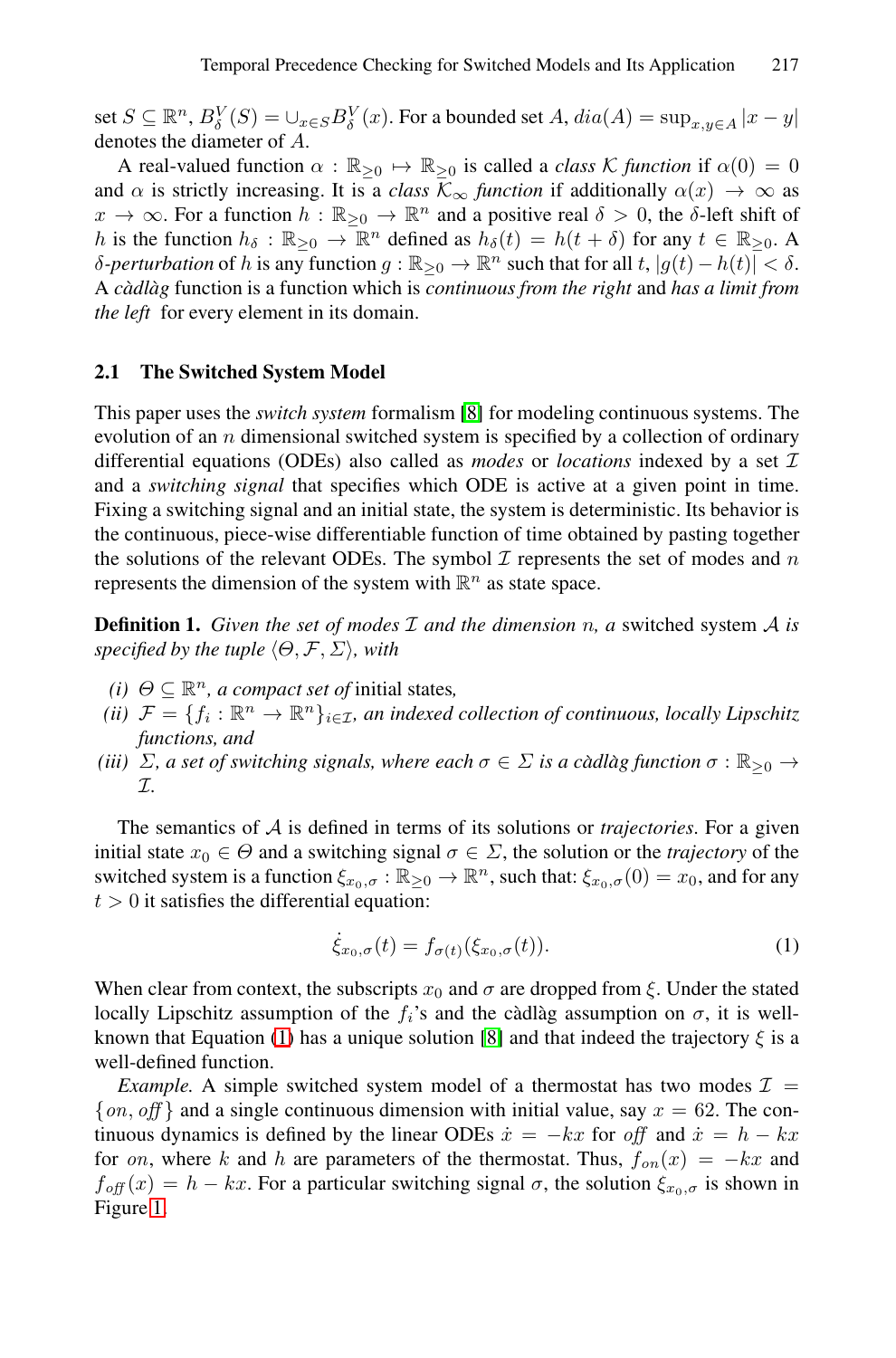A bounded time switching signal can be represented as a sequence  $\sigma = m_0$ ,  $m_1, \ldots, m_k$  where each  $m_i$  is a pair in  $\mathcal{I} \times \mathbb{R}_+$ , with the two components denoted by  $m_i$ . mode and  $m_i.time.$  The sequence define  $\sigma(t) = m_i$ .mode for all  $t \in \left[\sum_{j=0}^{i-1} m_j.time\right]$  $\sum_{j=0}^{i} m_j.time$ ). A set of switching signals  $\Sigma$  is represented as a switching interval sequence  $S = q_0, q_1, \ldots q_k$ ,



**Fig. 1.** A switching signal and trajectory of thermostat model

<span id="page-3-0"></span>where each  $q_j$  is a pair with  $q_j$  mode  $\in \mathcal{I}$  and  $q_j$  range is an open interval in  $\mathbb{R}_{\geq 0}$ . Given a switching interval sequence S, the set  $sig(S)$  denotes the set of switching signals  $\sigma = m_0, m_1, \ldots, m_k$ , such that  $m_j$ .mode =  $q_j$ .mode and  $m_j$ .time  $\in q_j$ .range. By abuse of notation, a set of switching signals  $\Sigma$  and its finite representation S with  $sig(S) = \Sigma$  are used interchangeably. The expression  $width(S)$  denotes the size of the largest interval  $q_i$ .*range*. The refinement op[erat](#page-14-8)ion of  $\Sigma$ , denoted as  $refine(S)$ , gives a finite set of switching interval sequences S such that  $\bigcup_{S' \in \mathcal{S}} sig(S') = sig(S)$  and for each  $S' \in \mathcal{S}$ ,  $width(S') \leq width(S)/2$ .

### **2.2 Temporal Precedence with Guarantee Predicates**

A *predicate* for the switched system A is a computable functi[on](#page-6-0)  $P : \mathbb{R}^n \to \{\top, \bot\}$ that maps each state in  $\mathbb{R}^n$  to either  $\top$  (true) or  $\bot$  (false). The predicate is said to be satisfied by a state  $x \in \mathbb{R}^n$  $x \in \mathbb{R}^n$  $x \in \mathbb{R}^n$  if  $P(x) = \top$ . A *guarantee predicate* [10]  $P(x)$  is a predicate of the form  $\exists t > 0, f_p(x, t) > 0$ , where  $f_p : \mathbb{R}^n \times \mathbb{R} \to \mathbb{R}$  is called a *lookahead function*. A guarantee predicate holds at a state  $x$  if there exists some future time  $t$  at which  $f_p(x, t) > 0$  holds. Using a quantifier elimination procedure, a guarantee predicate can be reduced to an ordinary predicate without the existential quantifier. However, this is an expensive operation, and more importantly, it is only feasible for restricted classes of real-valued lookahead functions with explicit closed form definitions. Section 3.1 presents a technique to handle guarantee predicates with lookahead functions as solutions to nonlinear ODE. As seen in Section 4, such lookahead functions are particularly useful in designing alerting logics such as ALAS.

*Temporal precedence* properties are a class of properties specified by a pair of predicates that must hold for any behavior of the system with some minimum time gap between them. More precisely, a temporal precedence property  $\phi$  is written as  $\phi =$  $P_1 \prec_b P_2$ , where  $P_1$  and  $P_2$  are (possibly guarantee) predicates and b is a positive real number. The property  $\phi = P_1 \prec_b P_2$  is satisfied by a particular trajectory  $\xi$  of A iff

$$
\forall t_2 > 0, \text{if } P_2(\xi(t_2)) \text{ then } \exists t_1, 0 < t_1 < t_2 - b, P_1(\xi(t_1)). \tag{2}
$$

In other words, along  $\xi$ , predicate  $P_1$  should be should be satisfied at least b time units *before* any instance of  $P_2$  is satisfied. A switched system A satisfies  $\phi$ , if every trajectory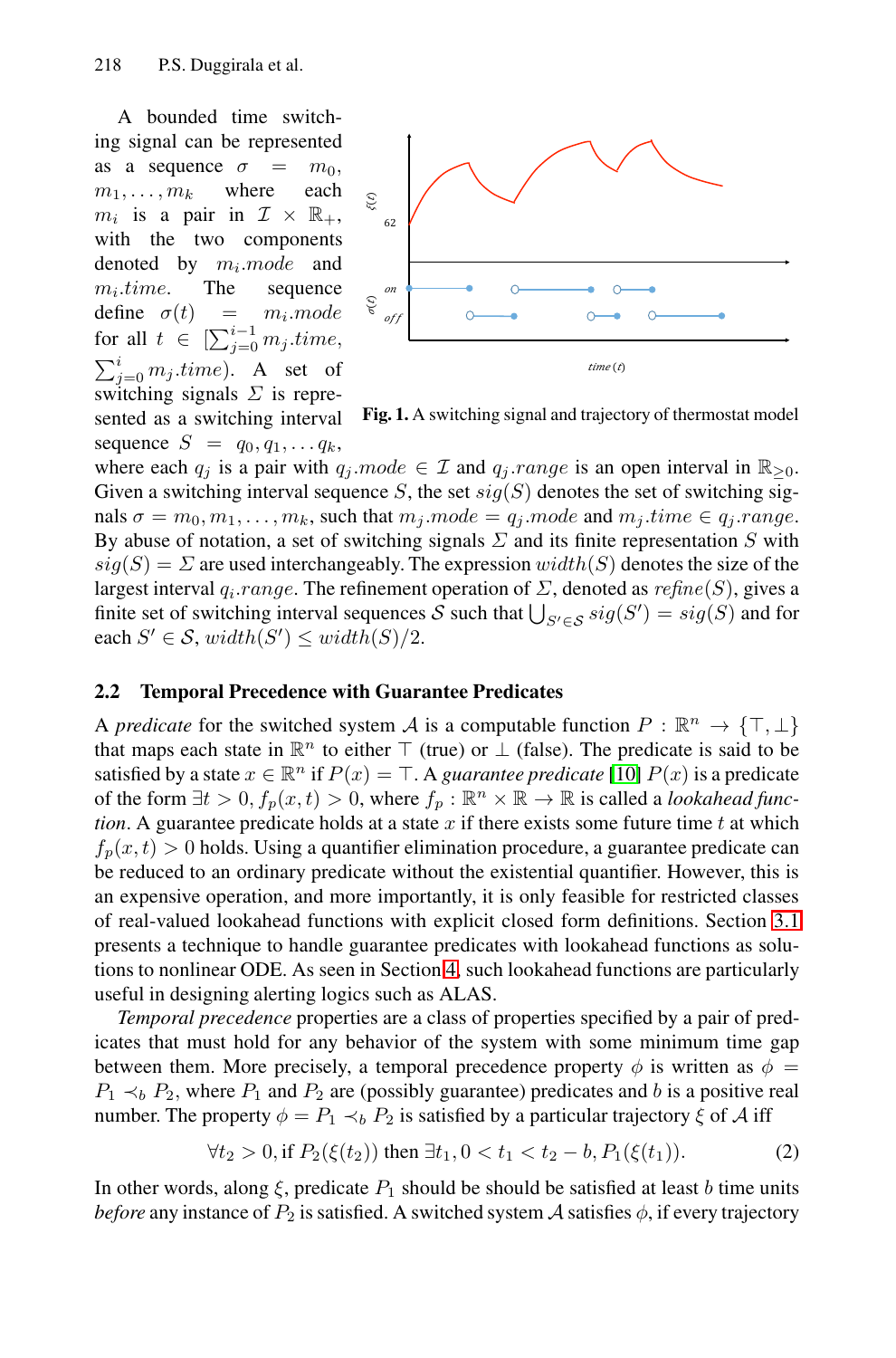<span id="page-4-4"></span>of A satisfies  $\phi$ . The property  $\phi$  is said to be *robustly satisfied* by a system if  $\exists \tau > 0$ ,  $\delta >$ 0 such that all  $τ' < τ$  left shifts and all δ-perturbations of all trajectories  $ξ$  satisfy the property. With a collection of precedence properties, it is possible to state requirements about ordering of some predicates before others.

An execution  $\xi$  is said to *robustly violate* a precedence property  $P_1 \prec_b P_2$  if there is a time instant  $t_2$  such that  $P_2(\xi(t_2))$  holds, and for some  $\delta > 0$ , all  $\delta$ -perturbations  $\xi'$ of  $\xi$  and  $t_1 \in (0, t_2 - b)$ ,  $P_1$  does [no](#page-14-2)t hold in  $\xi'$  at time  $t_1$ . A system is said to *robustly violates*  $\phi = P_1 \prec_b P_2$  if some execution  $\xi$  (from an initial state) robustly violates  $\phi$ .

# **3 Simulation-Based Verification of Temporal Precedence**

<span id="page-4-3"></span>This section presents an algorithm for verifying temporal precedence properties of switched systems and establish its correctness. Similar to the simulation-based safety verification algorithm presented in an earlier work [6], this algorithm has three key features: (a) it uses validated simulations for the dynamics in  $F$ , (b) it requires model annotations called discrepancy functions for the dynamics in in  $\mathcal F$ . Finally, (c) it requires a procedure for checking satisfiability of nonlinear guarantee predicates arising from solutions of differential equations.

For a given initial state  $x_0$  and an ODE  $\dot{x} = f(x, t)$  which admits a solution  $\xi$ , a fixed time-step numerical integrator produces a sequence of sample points e.g.,  $x_1, x_2, \ldots$ ,  $x_l \in \mathbb{R}^n$  that approximate the trajectory  $\xi_{x_0}$  at a sequence of time points, say  $\xi_{x_0} (h)$ ,  $\xi_{x_0}(2h),\ldots,\xi_{x_0}(l \times h)$ . However, these simulations do not provide any rigorous guarantees about the errors incurred during numerical approximations. Rigorous error bounds on these simulations, which can be made arbitrarily small, are required for performing formal analysis. One such notion of a simulation for an ODE is defined as follows.

<span id="page-4-2"></span><span id="page-4-0"></span>**Definition 2.** *Consider an ODE*  $\dot{x} = f(x, t)$ *. Given an initial state,*  $x_0$ *, a time bound*  $T > 0$ , error bound  $\epsilon > 0$ , and a time [ste](#page-4-1)p  $\tau > 0$ , an  $(x_0, T, \epsilon, \tau)$ -simulation trace is *a finite sequence*  $(R_1, [t_0, t_1]), (R_2, [t_1, t_2]), \ldots, (R_l, [t_{l-1}, t_l])$  *where each*  $R_j ⊆ \mathbb{R}^n$ *, and*  $t_j \in \mathbb{R}_{\geq 0}$  *such that*  $\forall j, 1 \leq j \leq l$ 

<span id="page-4-1"></span>*(1)*  $t_{j-1} < t_j$ ,  $t_j - t_{j-1} \leq \tau$ ,  $t_0 = 0$ , *and*  $t_l = T$ , *(2)* ∀*t* ∈  $[t_{j-1}, t_j]$ ,  $\xi_{x_0}(t)$  ∈  $R_j$ , *and* (3)  $dia(R_i) \leq \epsilon$ .

[Numerical ODE solvers such](http://capd.ii.uj.edu.pl/index.php) as  $CAPD<sup>1</sup>$  and VNODE-LP <sup>2</sup> can be used to generate [such simulations for arbitrary values of](http://www.cas.mcmaster.ca/~nedialk/vnodelp)  $\tau$  and  $\epsilon$  using Taylor Models and interval arithmetic. Model annotations called discrepancy functions used for computing reach-set from simulations are defined as follows.

**Definition 3.** A smooth function  $V : \mathbb{R}^{2n} \to \mathbb{R}_{\geq 0}$  is called a discrepancy function for *an ODE*  $\dot{x} = f(x, t)$ *, if and only if there are functions*  $\underline{\alpha}, \overline{\alpha} \in \mathcal{K}_{\infty}$  *and a uniformly* 

<sup>1</sup> http://capd.ii.uj.edu.pl/index.php

 $2$  http://www.cas.mcmaster.ca/~nedialk/vnodelp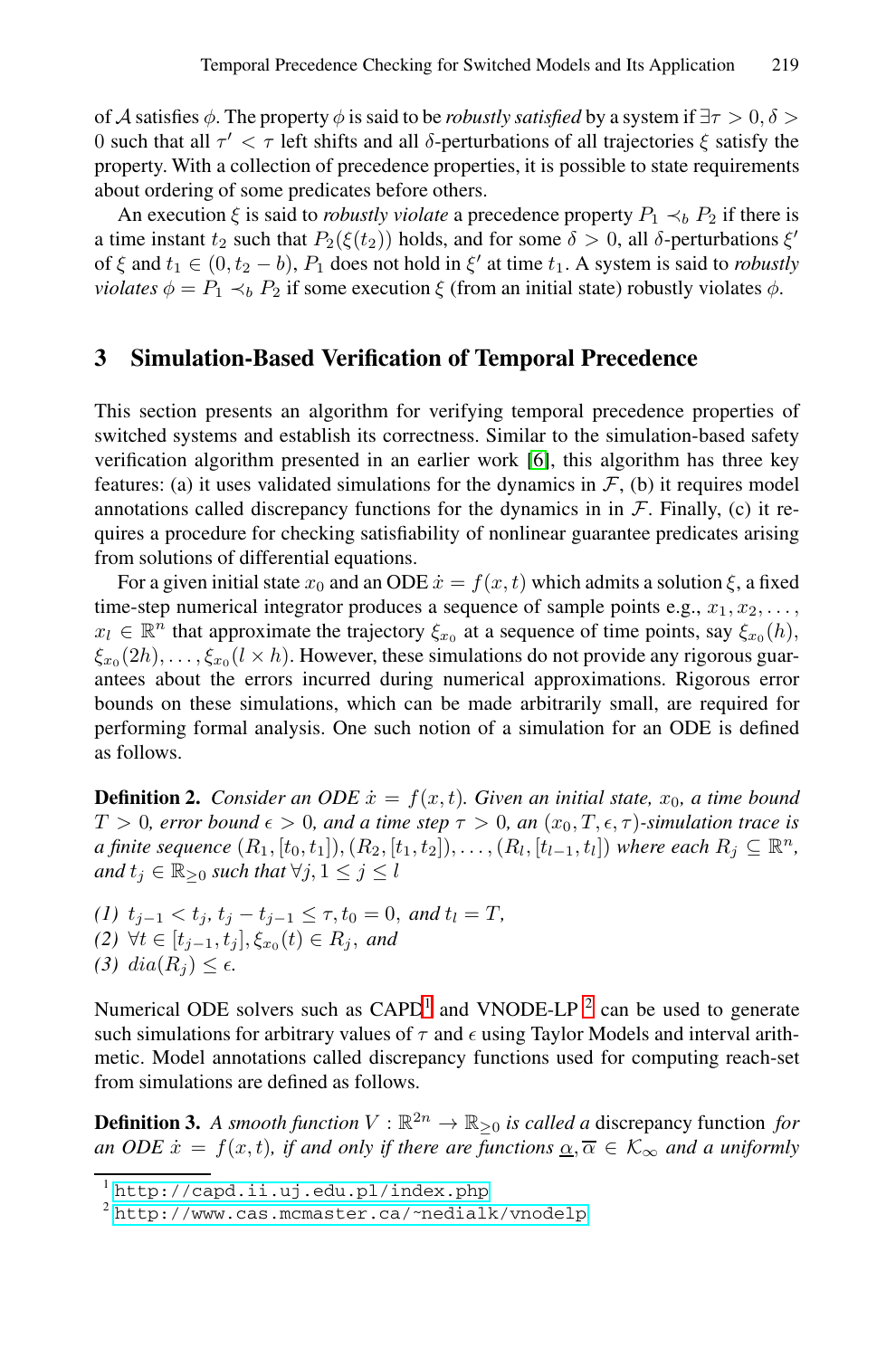*continuous function*  $\beta : \mathbb{R}^{2n} \times \mathbb{R} \to \mathbb{R}_{\geq 0}$  *with*  $\beta(x_1, x_2, t) \to 0$  *as*  $|x_1 - x_2| \to 0$  *such that for any pair of states*  $x_1, x_2 \in \mathbb{R}^n$ *:* 

$$
\underline{\alpha}(|x_1 - x_2|) \le V(x_1, x_2) \le \overline{\alpha}(|x_1 - x_2|) \text{ and } \tag{3}
$$

$$
\forall t > 0. \ V(\xi_{x_1}(t), \xi_{x_2}(t)) \le \beta(x_1, x_2, t), \tag{4}
$$

<span id="page-5-0"></span>*where*  $\xi$  *denotes the solution of the differential equation. A tuple*  $(\alpha, \overline{\alpha}, \beta)$  *satisfying the above conditions is called a* witness *to the discrepancy function.*

The discre[pan](#page-4-2)cy function provides an upper bound on the distance between two trajectories starting from different initial states  $x_1$  and  $x_2$ . This upper bound, together with a simulation, is used to compute an overapproximation of the set of all reachable states of the system from a neighborhood of the simulation. For linear and affine dynamics such discrepancy functions can be computed by solving semidefinite programs [6]. In [6], classes of nonlinear ODEs were identified for which Lipschitz constants, contraction metrics, and incremental Lyapunov functions can be computed. These classes are all special instances of Definition 3. For the switched systems  $A$  with a set of differential equations  $\mathcal{F} = \{f_i\}_{i \in \mathcal{I}}$ , a discrepancy function for each  $f_i$  (namely,  $V_i$  and its witness  $(\underline{\alpha}_i, \overline{\alpha}_i, \beta_i)$ ) is required. Using discrepancy function and validated simulations as building blocks, a bounded overapproximation of the reachable set for initial set  $\Theta$ , set of switching signals S, and time step  $\tau$  can be defined as follows.

**Definition 4.** *Given an initial set of states* Θ*, switching interval sequence* S*, dynamics* F, time step  $\tau > 0$ , and error bound  $\epsilon > 0$ , a  $(\Theta, S, \epsilon, \tau)$ -ReachTube is a sequence  $\psi = (O_1, [t_0, t_1]), (O_2, [t_1, t_2]), \ldots, (O_l, [t_{l-1}, t_l])$  where  $O_j$  is a set of pairs  $(R, h)$ *such that*  $R \subseteq \mathbb{R}^n$ *, and*  $h \in \mathcal{I}$ *, such that,*  $\forall j, 1 \leq j \leq l$ 

- $(t)$  t<sub>j−1</sub> < t<sub>j</sub>, t<sub>j</sub> − t<sub>j−1</sub> ≤ τ, t<sub>0</sub> = 0*,*
- *(2)*  $\forall x_0 \in \Theta, \forall \sigma \in sig(S), \forall t \in [t_{j-1}, t_j], \exists (R, h) \in O_j$ *, such that,*  $\xi_{x_0, \sigma}(t)$  ∈  $R, \sigma(t) = h$ ,
- *(3)* ∀ $(R, h)$  ∈  $O_j$ ,  $dia(R)$  ≤  $\epsilon$ , and
- (4) each mode in  $\mathcal I$  *occurs at most once in*  $O_i$ *.*

Intuitively, for every given time interval  $[t_{j-1}, t_j]$ , the set  $O_j$  contains an  $(R, h)$  pair such that  $R$  overapproximates the reachable set for the mode  $h$  in the given interval duration. In a previous work on verification using simulations [6], an algorithm that computes overapproximation of the reachable set via sampled executions and annotations is presented. The proce[dur](#page-4-3)e, called ComputeReachTube, takes as input the initial set  $\Theta$ , switching signals S, partitioning parameter  $\delta$ , simulation error  $\epsilon'$ , and time step τ. It compute the sequence  $\psi$  and error  $\epsilon$  such that  $\psi$  is a  $(\Theta, S, \epsilon, \tau)$ -ReachTube. The procedure is outlined below.

- 1. Assign to  $Q$ , the set of initial states  $\Theta$ .
- 2. For each  $q_i$  in the switching interval sequence  $S = q_0, q_1, \ldots, q_k$ .
- 3. Compute  $\mathcal{X} = \{x_1, x_2, \ldots, x_m\}$ , a  $\delta$ -partitioning of Q, such that  $Q \subseteq \bigcup B_{\delta}(x_i)$ .
- 4. Generate a validated simulation (Definition 2)  $\eta$  for every state  $x \in \mathcal{X}$  with error  $\epsilon'$ , time step  $\tau$ , for time horizon  $T_{q_i} = \sup\{q_i \cdot range\}$ . Then, compute the  $ReachTwo$  for  $B_\delta(x_0)$  by bloating  $\eta$  as  $B_\epsilon^{V_{q_i, mode}}(\eta)$ , where  $\epsilon = sup{\beta_{q_i, mode}(y, \eta)}$  $x, t) | y \in B_{\delta}(x), t \in [0, T_{q_i}] \}.$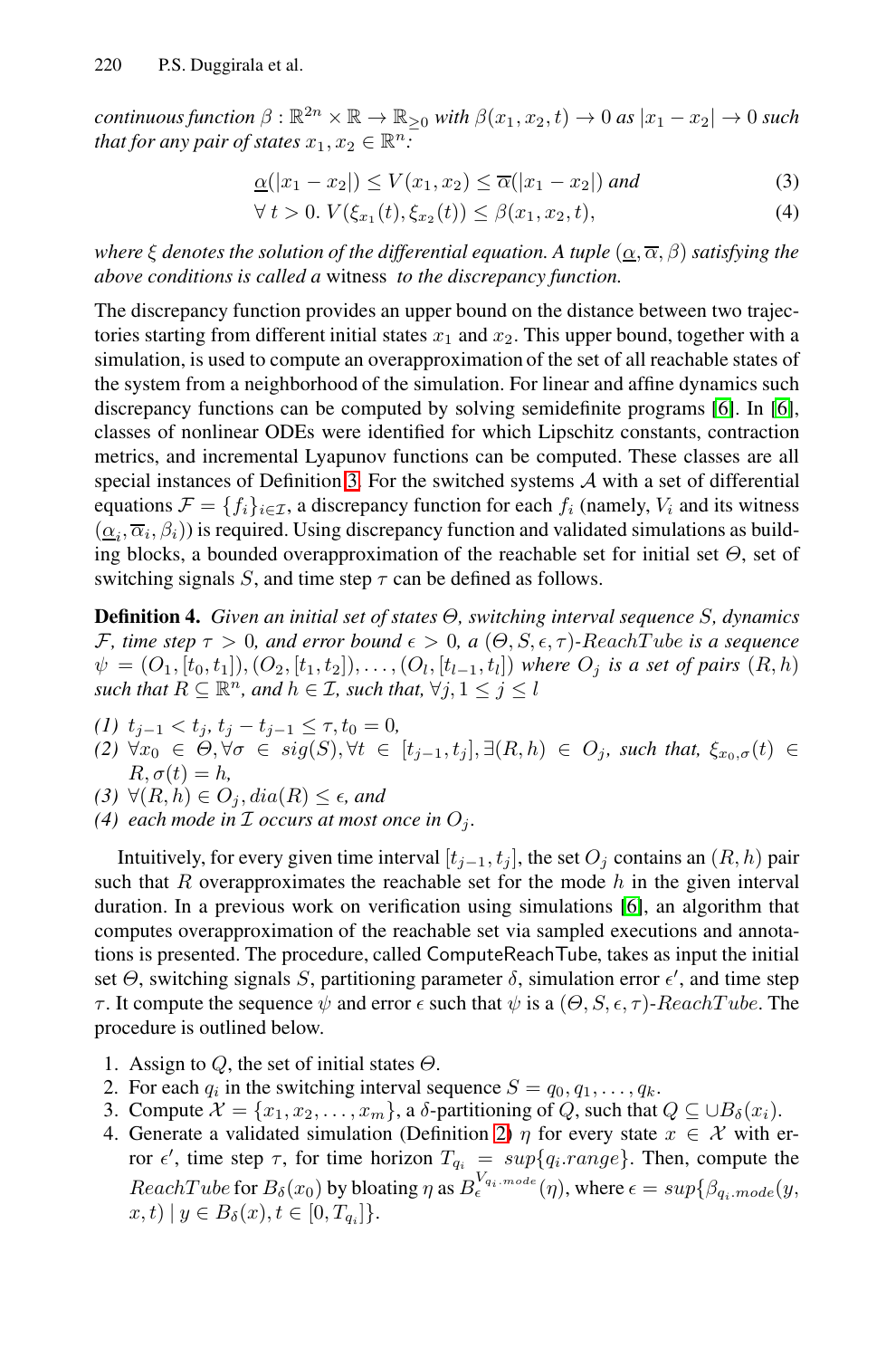- <span id="page-6-1"></span>5. Compute the union of each of the  $ReachTubes$  for  $B_\delta(x_0)$  as the  $ReachTube$  for mode  $q_i$ .mode.
- <span id="page-6-0"></span>6. Compute the initial set for the next mode by taking th[e p](#page-6-1)rojection of  $ReachTwo$ for  $q_i$ .mode over the interval  $q_i$ .range as Q. Repeat steps 3 - 6 for  $q_{i+1}$ .

The order of overapproximation of the  $ReachTwo$  computed using the procedure described above is the *maximum bloating* performed using the annotation  $V_{q_i, mode}$  and  $\beta_{q_i mode}$  for all the modes in S. This overapproximation and the error in simulation gives the value of  $\epsilon$  such that  $\psi$  is a  $(\Theta, S, \epsilon, \tau)$ -ReachTube. The nondeterminism during the switching times from one mode to another enables the reachable set to be in two different modes at a given instance of time, which is reflected in  $O_i$ . Proposition 1 states that arbitrarily precise  $ReachTubes$  can be computed by refining the initial parameters for th[e](#page-8-0) ComputeReachTube procedure.

<span id="page-6-2"></span>**Proposition [1.](#page-5-0)** *Given an initial set* Θ*, switching signals* S*, partitioning parameter* δ*,*  $s$ *imulation error*  $\epsilon'$  *and time step*  $\tau$ *, let*  $\langle \psi, \epsilon \rangle$  = ComputeReachTube( $\Theta, S, \delta, \epsilon', \tau$ ). As  $dia(\Theta) \to 0$ *, width* $(S) \to 0$ *,*  $\delta \to 0$ *,*  $\epsilon' \to 0$ *, and*  $\tau \to 0$ *, then*  $\epsilon \to 0$ *.* 

### **3.1 Temporal Precedence Verification Algorithm**

CheckRefine (see Figure 2) performs the following steps iteratively: (1) Create an initial partition of the set of start states  $\Theta$ . (2) Compute the  $ReachTubes$  for each these partitions as given in Definition 4. (3) Check the temporal precedence property for the  $ReachTwo$ . (4) Refine the partitioning if the above check is inconclusive, and repeat steps (2)-(4).

A key step in the procedure is to verify whether a given  $ReachTwo$  satisfies a temporal precedence property. In this step, collection of intervals *mustInt*, *notInt*, and *mayInt* are computed for a given  $ReachTwo$  and a predicate. They are defined as follows.

**Definition 5.** *Given a ReachTube*  $\psi = (O_1, [t_0, t_1]), \ldots, (O_l, [t_{l-1}, t_l])$  *and a predicate*  $P$ *, for all*  $i > 0$ *,* 

$$
[t_{j-1}, t_j] \in \text{mustInt}(P, \psi) \text{ iff } \forall (R, h) \in O_j, R \subseteq P.
$$
  

$$
[t_{j-1}, t_j] \in \text{notInt}(P, \psi) \text{ iff } \forall (R, h) \in O_j, R \subseteq P^c.
$$
  

$$
[t_{j-1}, t_j] \in \text{mayInt}(P, \psi) \text{ otherwise.}
$$

Definition 5 classifies an interval  $[t_{j-1}, t_j]$  as an [ele](#page-6-2)ment of  $\textit{mustInt}(P, \psi)$  only if the overapproximation of the reachable set for that interval is contained in P. Similar is the case with  $notInt(P, \psi)$ . However if the overapproximation of the reachable set cannot conclude either of the cases, then the interval is classified as  $mayInt(P, \psi)$ . There are two possible reasons for this: first, the order of overapproximation is too coarse to prove containment in either  $P$  or  $P^c$ ; second, the execution moves from the states satisfying P to states not satisfying P during that interval. Thus, better estimates of *mustInt*, *notInt* and *mayInt* can be obtained by improving the accuracy of  $ReachTwo$ .

To compute *mustInt*, *mayInt*, and *notInt* as defined in Definition 5, it is necessary to check if  $R \subseteq P$  or  $R \subseteq P^c$ . However, for guarantee predicates with lookahead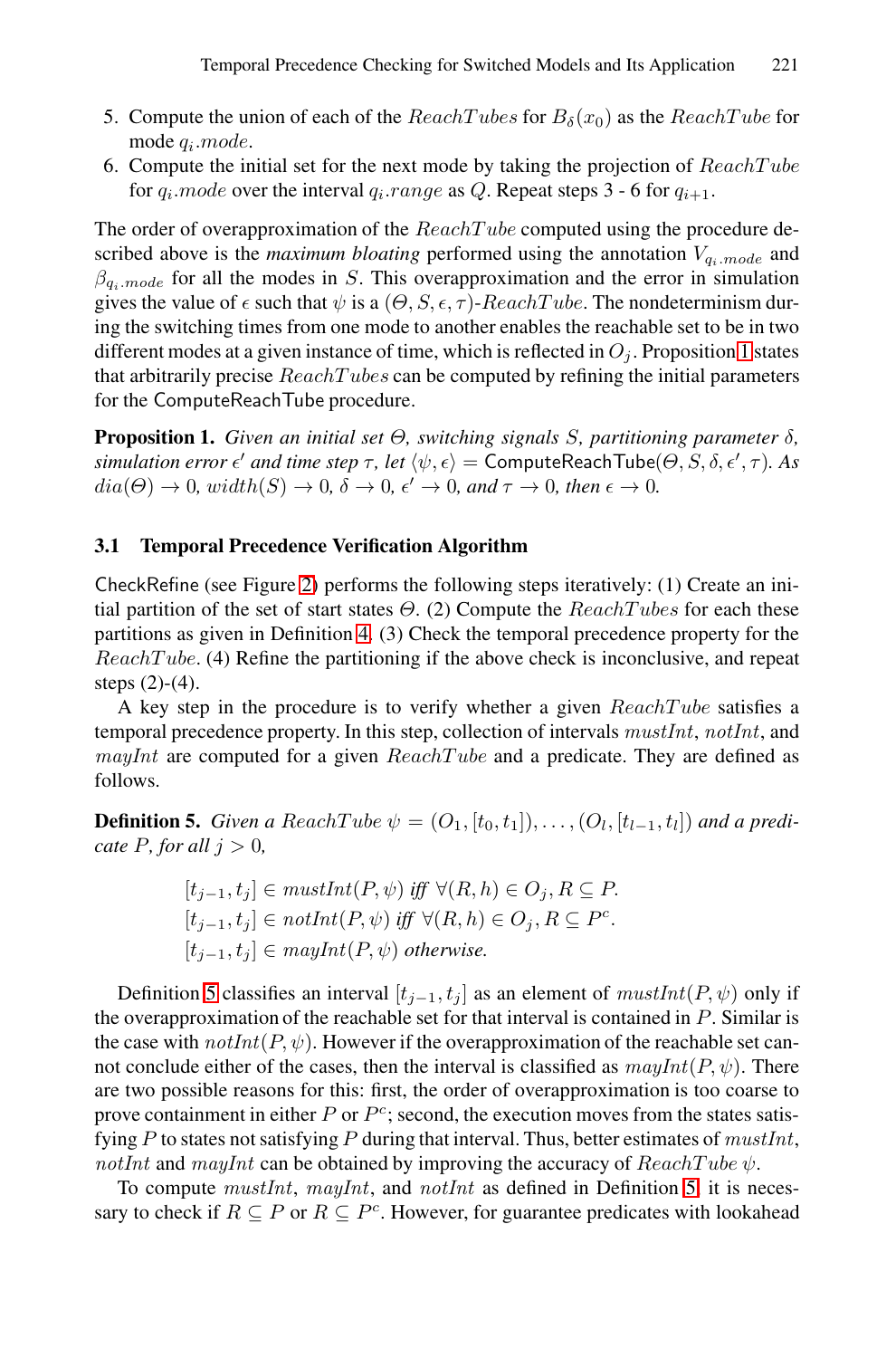<span id="page-7-0"></span>functions that use the solutions of ODEs, it is unclear how to perform these checks. Section 3.2 describes a simulation-based method to address this challenge. The algorithm in Section 3.2 will, in fact, provide weaker guarantees. Assuming  $P$  is an open set, the algorithm will answer correctly when  $R \subseteq P$  and when for some  $\delta > 0$ ,  $B_{\delta}(R) \subseteq P^c$ ; in other cases, the algorithm may not terminate. Such weaker guarantees will turn out [to](#page-7-0) be sufficient for the case study considered in this paper.

**Definition 6.** *Given* ReachTube  $\psi$  *and temporal precedence property*  $P_1 \prec_b P_2$ ,  $\psi$  *is said to* satisfy *the property iff for any interval*  $I', I' \in mustInt(P_2, \psi) \cup mayInt(P_2, \psi)$ *, exists interval I,*  $I \in mustInt(P_1, \psi)$  *such that*  $I < I'-b$ *. Also,*  $\psi$  *is said to* violate *the*  $p$ roperty if  $\exists I' \in mustInt(P_2, \psi)$  such that,  $\forall I \in mustInt(P_1, \psi) \cup mayInt(P_1, \psi)$ ,  $I'-b < I$ .

From Definition 6 it is clear that if a  $ReachTwo \psi$  satisfies a temporal precedence property, then for all the trajectories corresponding to the  $ReachTwo$ , the predicate  $P_1$ is satisfied at [lea](#page-7-0)st b time units before  $P_2$ . Also, if the  $ReachTwo$  violates the property, then it is clear that there exists at least one trajectory such that for an instance of time, i.e., in  $I' \in mustInt(P_2, \psi)$  at all the time instances at least b units before, the predicate  $P_1$  is [no](#page-6-1)t satisfied. In all other cases, the  $ReachTwo$  cannot infer whether the property is satisfied or violated. As this inference depends on the accuracy of *mustInt*, *notInt* and *ma[yI](#page-8-0)nt*. More accur[ate](#page-8-1) *ReachTubes* produce better estimates of these intervals and hence help in better inference of temporal precedence [pr](#page-8-2)operty.

Given a system A and property  $P_1 \prec_b P_2$ , one can compute the  $ReachTwo$  for the system and apply Definition 6 to check whether the system satisfies the temporal precedence property. This is however not guaranteed to be useful as the approximation of ReachTube computed might be too coarse. The algorithm CheckRefine refines, at each iteration, the inputs to compute more precise  $ReachTubes$ . Proposition 1 guarantees that these ReachT ubes can be made arbitrarily precise.

The algorit[hm](#page-6-1) (in Figure 2) first partitions the initial set into  $\delta$ -neighborhoods (line 4) and compute  $ReachTubes$  for every switching interval sequence in  $\Omega$  (line 7). If all these ReachT ubes (that is all the executions from neighborhood) satisfy the property, then the neighborhood is removed from Q. Similarly, the algorithm CheckRefine returns that the property is violated only when  $ReachTube$  violates the property. If neither can be inferred, then the parameters to function ComputeReachTube are refined in line 11 to increase their precision. Since this operation is iteratively performed to obtain arbitrarily precise ReachT ubes, Soundness and Relative completeness follow from Definition 6 and Proposition 1.

**Theorem 1 (Soundness).** *Algorithm* CheckRefine *is sound, i.e., if it returns that the system satisfies the property, then the property is indeed satisfied. If it returns that the property is violated, then the property is indeed violated by the system.*

**Theorem 2 (Relative Completeness).** Assume that predicates  $P_1$  and  $P_2$  are open *sets, and there is a procedure that correctly determines if for a set R, R*  $\subseteq$  *P<sub>i</sub> <i>(for*)  $i = 1, 2$ ) or if there is  $\delta > 0$  such that  $B_{\delta}(R) \subseteq P_i^c$  (for  $i = 1, 2$ ). If the system A *satisfies the property*  $P_1 \prec_b P_2$  *or if* A *robustly violates*  $P_1 \prec_b P_2$  *then the algorithm in Figure 2 terminates with the right answer.*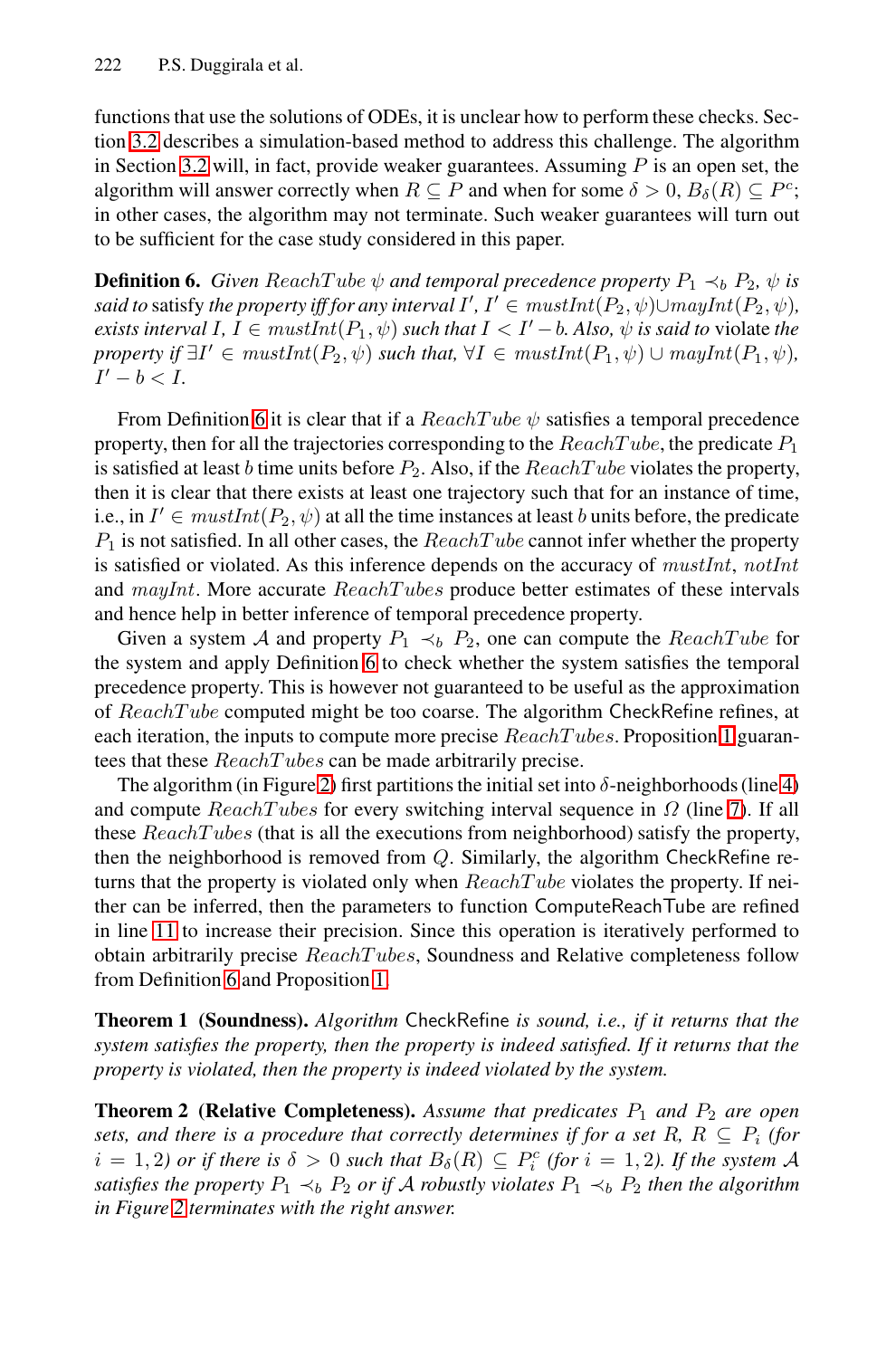<span id="page-8-2"></span><span id="page-8-1"></span><span id="page-8-0"></span>1: **Input:**  $A = \langle \Theta, \mathcal{F}, \Sigma \rangle, \{V_i, (\underline{\alpha}_i, \overline{\alpha}_i, \beta_i)\}_{i \in \mathcal{I}}, P_1 \prec_b P_2, \delta_0, \delta'_0, \epsilon'_0, \tau_0$ .<br>
2:  $O \leftarrow \Theta \cdot O \leftarrow f \sum_i \delta_i \leftarrow \delta_i \cdot \delta' \leftarrow \delta_i' \leftarrow \epsilon'_i \cdot \tau \leftarrow \tau_0$ 2:  $Q \leftarrow \Theta$ ;  $\Omega \leftarrow \{\Sigma\}$ ;  $\delta \leftarrow \delta_0$ ;  $\delta' \leftarrow \delta'_0$ ;  $\epsilon' \leftarrow \epsilon'_0$ ;  $\tau \leftarrow \tau_0$ <br>3: while  $\Omega \neq \emptyset$  do 3: **[w](#page-8-1)hile**  $Q \neq \emptyset$  **do**<br>4:  $X \leftarrow \delta$ -parti 4:  $\mathcal{X} \leftarrow \delta\text{-}partition(Q);$ <br>5: **for all**  $x_0 \in \mathcal{X}$  **do** 5: **for all**  $x_0 \in \mathcal{X}$  **do**<br>6: **for all**  $S \in \Omega$  **d** for all  $S \in \Omega$  do  $7: 8:$  $\psi, \epsilon$  = ComputeReachTube( $B_\delta(x_0), S, \delta', \epsilon', \tau$ )<br> $\mathbf{f}_{\delta b}$  satisfies  $P, \prec, P_0$  then continue; 8: **if**  $\psi$  satisfies  $P_1 \prec_b P_2$  **then continue**;<br>9. **else if**  $\psi$  falsifies  $P_1 \prec_b P_2$  **return** "Pro 9: **else if**  $\psi$  falsifies  $P_1 \prec_b P_2$  **return** "Property  $P_1 \prec_b P_2$  is violated" **else** 10: **else** 11:  $\Omega \leftarrow \Omega \setminus \{S\} \cup refine(S); \delta \leftarrow \delta/2; \delta' \leftarrow \delta'/2, \epsilon' \leftarrow \epsilon'/2; \tau \leftarrow \tau/2;$ <br>12:  $\text{code line } A$ 12: **goto** Line 4 13: **end if** 14: **end for** 15:  $Q \leftarrow Q \setminus B_{\delta}(x_0)$ <br>16: **end for** end for 17: **end while** 18: **return** ["P](#page-3-0)roperty  $P_1 \prec_b P_2$  is satisfied".

**Fig. 2.** Algorithm CheckRefine: Partitioning and refinement algorithm for verification of temporal precedence properties

### **3.2 Verification of Guarantee Predicates**

<span id="page-8-3"></span>As discussed in the Section 2.2, guarantee predicates are of th[e f](#page-6-2)orm  $P(x) = \exists t >$  $0, f_p(x, t) > 0$ , where  $f_p$  is called a lookahead function. Section 3.1 presents an algorithm for time bounded verification of such predicates of the special form  $P(x) =$  $\exists 0 < t < T_l, w_p(\xi'_x(t)) > 0$ , where  $w_p$  is a continuous function and  $\xi'$  is solution of ODE  $\dot{y} = g(y, t)$ . The algorithm CheckGuarantee in Figure 3 checks whether  $R \subseteq P$ or an open cover of R is contained in  $P<sup>c</sup>$  [has](#page-8-3) been defined. This algorithm, similar to CheckRefine, computes successively better approximations for the  $ReachTwo$  and checks whether the predicate  $P' \equiv w_p(x) > 0$  is satisfied by the reach tube. This is done by calculating  $\text{mustInt}(P', \psi)$  and  $\text{mayInt}(P', \psi)$  as defined in Definition 5. If the *mustInt* is non-empty, then it implies that the predicate P is satisfied by the  $ReachTwo$  and hence  $R \subseteq P$ . If both the *mayInt* and *mustInt* are empty sets, then, clearly the predicate P is not satisfied in the bounded time  $T_l$  by any state in R, and hence an open cover of R is contained in  $P<sup>c</sup>$ . Soundness and Relative Completeness of CheckGuarantee follow from CheckRefine [\(proofs in full versio](https://wiki.cites.illinois.edu/wiki/display/MitraResearch/Verification+of+a+Parallel+Landing+Protocol)n<sup>3</sup>).

**Theorem 3 (Soundness).** *Algorithm* CheckGuarantee *is sound, i.e., if it returns "SAT'' then the set* R *indeed satisfies the lookahead predicate. If it returns "UNSAT'', then the set* R *does not satisfy the lookahead predicate.*

 $^3$ https://wiki.cites.illinois.edu/wiki/display/MitraResearch/ Verification+of+a+Parallel+Landing+Protocol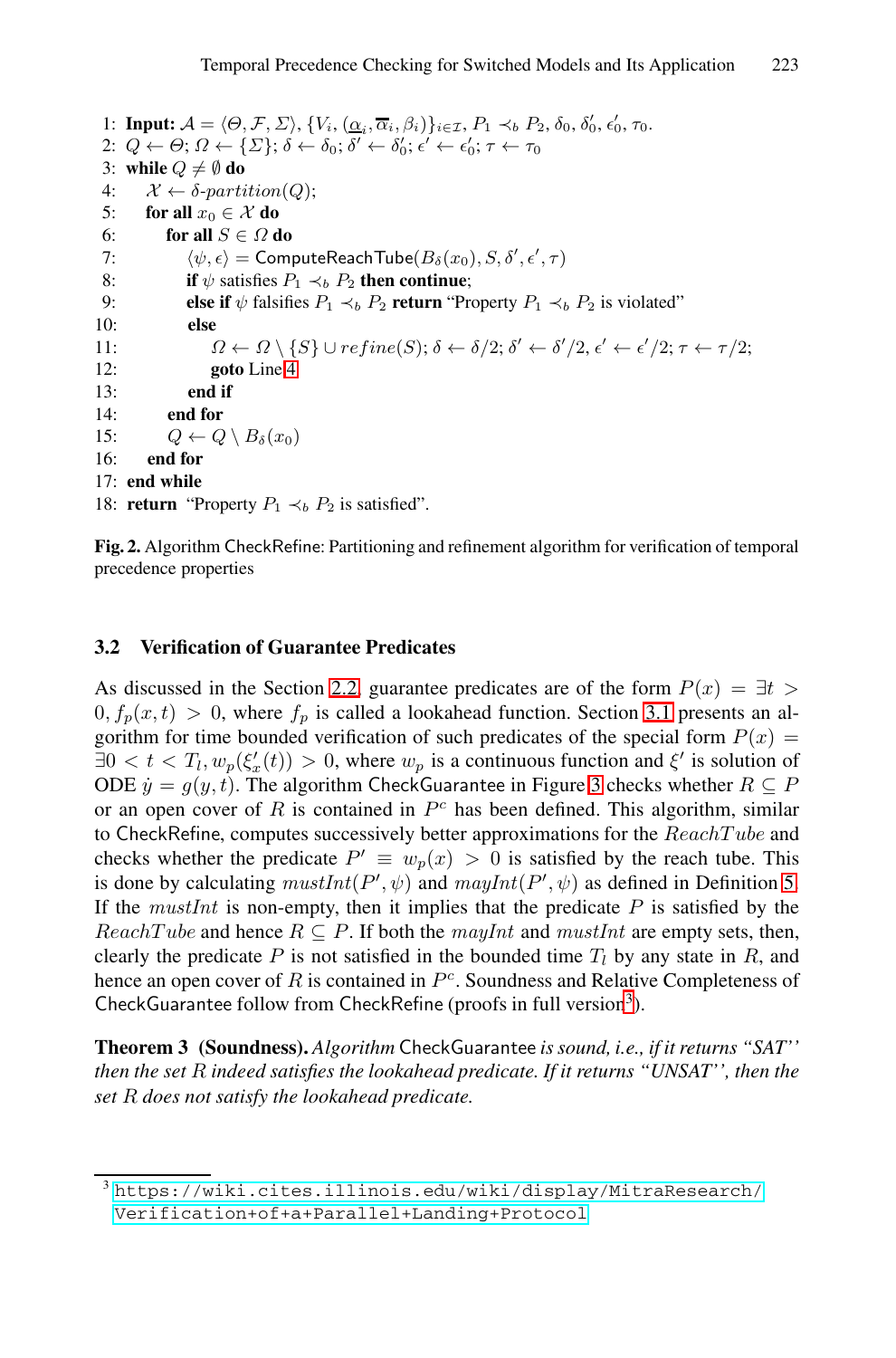**Theorem 4 (Relative Completeness).** *Assuming that the lookahead predicate is an open set, If the set* R *satisfies the lookahead predicate, or it robustly violates the lookahead predicate i.e.*  $\exists \delta > 0$ , *such that*  $B_{\delta}(R) \subset P^c$ , *then the algorithm in Figure 3 terminates with the right answer.*

<span id="page-9-0"></span>1: **Input:**  $R$ ,  $\dot{y} = g(y, t)$ ,  $S'$ ,  $V_g(x_1, x_2)$ ,  $(\underline{\alpha}_g, \overline{\alpha}_g, \beta_g)$   $w_p$ ,  $\delta$ ,  $\tau$ ,  $T_l$ <br>2: while  $R \neq \emptyset$  do 2: **while**  $R \neq \emptyset$  **do**<br>3:  $\mathcal{X} \leftarrow \delta$ -parti 3:  $\mathcal{X} \leftarrow \delta\text{-}partition(R);$ <br>4. for all  $x_0 \in \mathcal{X}$  do for all  $x_0 \in \mathcal{X}$  do  $rac{5}{6}$  $\psi, \epsilon$  = ComputeReachTube $(B_\delta(x_0), S', \delta, \delta, \tau);$ <br>  $\mathbf{f} \text{ must } (uv, \psi) \neq \emptyset$  then  $B \leftarrow B \setminus B_\delta(x_0)$ 6: **if**  $mustInt(w_p, \psi) \neq \emptyset$  **then**  $R \leftarrow R \setminus B_\delta(x_0)$ <br>7: **else if**  $mustInt(w_n, \psi) \cup mailnt(w_n, \psi) = \emptyset$ 7: **else if**  $mustInt(w_p, \psi) \cup mayInt(w_p, \psi) = \emptyset$  **then return** "UNSAT"<br>8: **end if** 8: **end if** 9: **end for** 10:  $\delta \leftarrow \delta/2; \tau \leftarrow \tau/2;$ 11: **end while** 12: **return** "SAT".

**Fig. 3.** Algorithm CheckGuarantee: Decides whether a lookahead predicate is satisfied in a given set R

# **4 Case Study: A Parallel Landing Protocol**

The Simplified Aircraft-based Paired Approach (SAPA) is an advanced operational concept proposed by the US Federal Aviation Administration (FAA) [7]. The SAPA concept supports dependent, low-visibility parallel approach operations to runways with lateral spacing closer than 2500 ft. A Monte-Carlo study conducted by NASA has concluded that the basic SAPA concept is technically and operationally feasible [7]. SAPA relies on an alerting mechanism to avoid aircraft blunders, i.e., airspace situations where an aircraft threats to cross the path of another landing aircraft.

NASA's Adjacent Landing Alerting System (ALAS) is an alerting algorithm for the SAPA concept [12]. ALAS is a pair-wise algorithm, where the two aircraft are referred to as *ownship* and *intruder*. When the ALAS algorithm is deployed in an aircraft following the SAPA procedure, the aircraft considers itself to be the ownship, while any other aircraft is considered to be an intruder. The alerting logic of the ALAS algorithm consists of several checks including conformance of the ownship to its nominal landing trajectory, aircraft separation at current time, and projected aircraft separation for different trajectories.

A formal static analysis of the ALAS algorithm is challenging due to the complexity of the SAPA protocol and the large set of configurable parameters of the ALAS algorithm that enable different alerting thresholds, aircraft performances, and runway geometries. This paper considers the component of the ALAS alerting logic that checks violations of predefined separation minima for linear and curved projected trajectories of the current aircraft states. This component is one of the most challenging to analyze since it involves nonlinear dynamics. Safety considerations regarding communication errors, pilot and communication delays, surveillance uncertainty, and feasibility of resolution maneuvers are not modeled in this paper.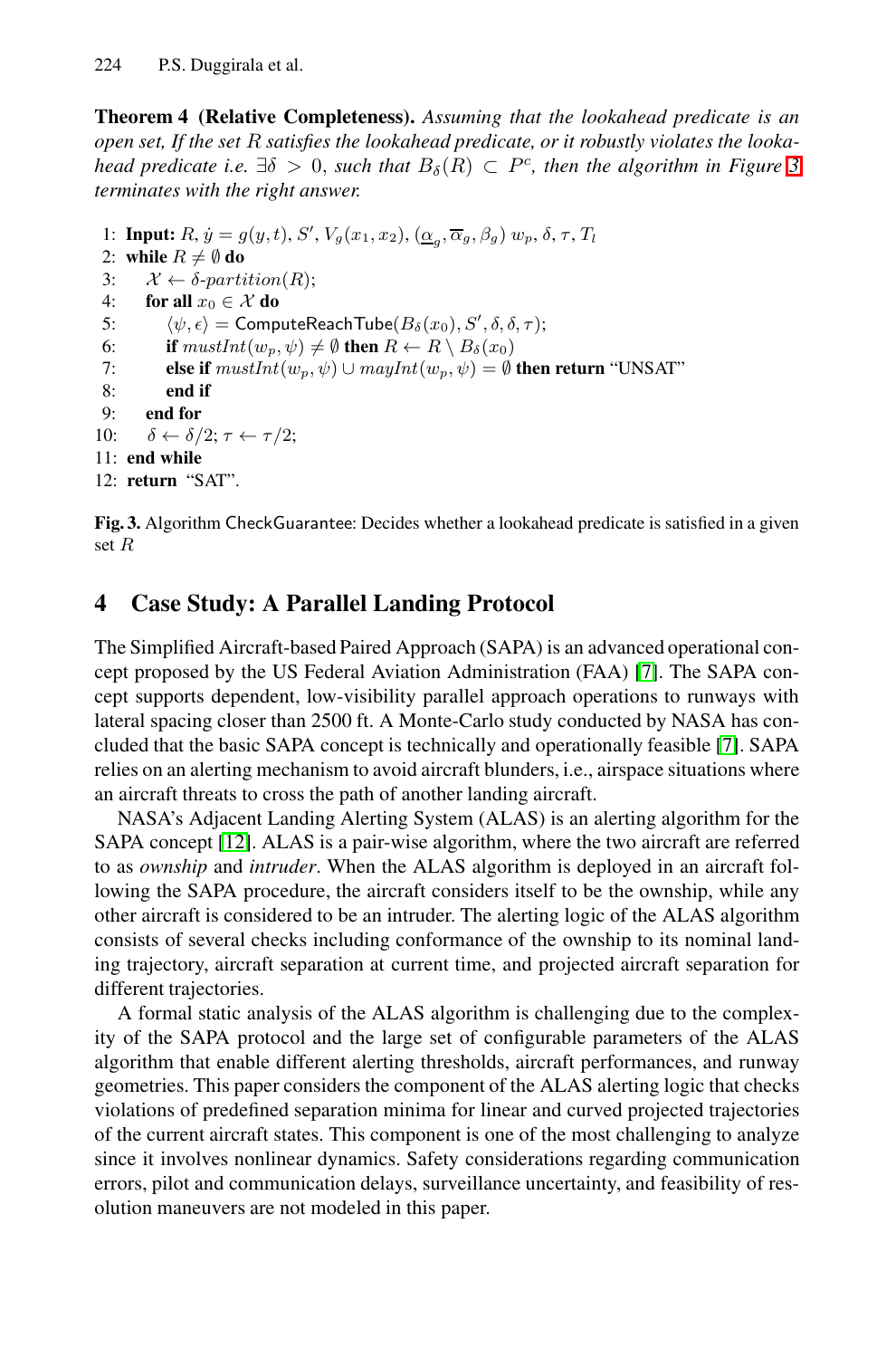For the analysis of the landing protocol, this paper considers a blundering scenario where the intruder aircraft turns towards the ownship during the landing approach. The dynamics of the aircraft are modeled as a switched system with continuous variables  $sx_i$ ,  $sy_i$ ,  $vx_i$ ,  $vy_i$  and  $sx_o$ ,  $sy_0, vx_0$ , and  $vy_0$  representing the position and velocity of intruder and ownship respectively. The switching system has two modes: *approach* and *turn*. The mode *approach* represents the phase when both aircraft are heading towards the runway with constant speed. The mode *turn* represents the blundering trajectory of intruder. In this mode, the intruder banks at an angle  $\phi_i$  to turn away from the runway towards the ownship. The switching signal determines the time of transition from *approach* to *turn*. In this mode, the differential equation of the ownship remains the same as that of *approach*, but the intruder's turning motion with banking angle  $\phi_i$  is



**Fig. 4.** Possible blundering scenario during parallel approach of aircraft. Intruder (red) & ownship (blue).

$$
\begin{bmatrix} \dot{s} \\ sy_i \\ vy_i \\ vy_i \end{bmatrix} = \begin{bmatrix} 0 & 0 & 1 & 0 \\ 0 & 0 & 0 & 1 \\ 0 & 0 & 0 & \omega_i \\ 0 & 0 & -\omega_i & 0 \end{bmatrix} \begin{bmatrix} sx_i \\ sy_i \\ vx_i \\ vy_i \end{bmatrix} + \begin{bmatrix} 0 \\ 0 \\ \omega_i - c_y \\ \omega_i + c_x \end{bmatrix},
$$
(5)

where  $c_x$  and  $c_y$  are constant functions of the initial states of the ownship and intruder, and  $\omega_i$  is the angular speed of intruder. Given the bank angle  $\phi_i$ , the angular speed is given by  $w_i = \frac{G|\tan(\hat{\phi}_i)|}{\sqrt{vx_i^2+vy_i^2}}$ , where G is the gravitational constant. The upper bound on th[e](#page-14-5) bank angle  $\dot{\phi}_i$  is denoted as  $\phi_{max}$ .

The system starts in the *approach* mode with the initial position of the intruder at  $sx_i = sy_i = 0$  and the ownship at  $sx_o = xsep$  and  $sy_o = ysep$ , where *xsep* denotes the lateral separation between the runways and *ysep* denotes the initial longitudinal separation between the aircraft. The initial velocities of both aircraft along the  $x$ -axis are 0 and the initial velocities along the y-axis are parameters. The time of switching from *approach* mode to *turn* mode is nondetermi[nist](#page-14-6)ically chosen from the interval  $T_{switch} = [2.3, 2.8]$ . These parameters and the initial values of the variables are constrained by the SAPA procedure [7].

### **4.1 Alerting Logic and Verification of Temporal Precedence Property**

The alerting logic of ALAS considered in this paper issues an alert when the aircraft are predicted to violate some distance thresholds called *Front* and *Back* [12]. To predict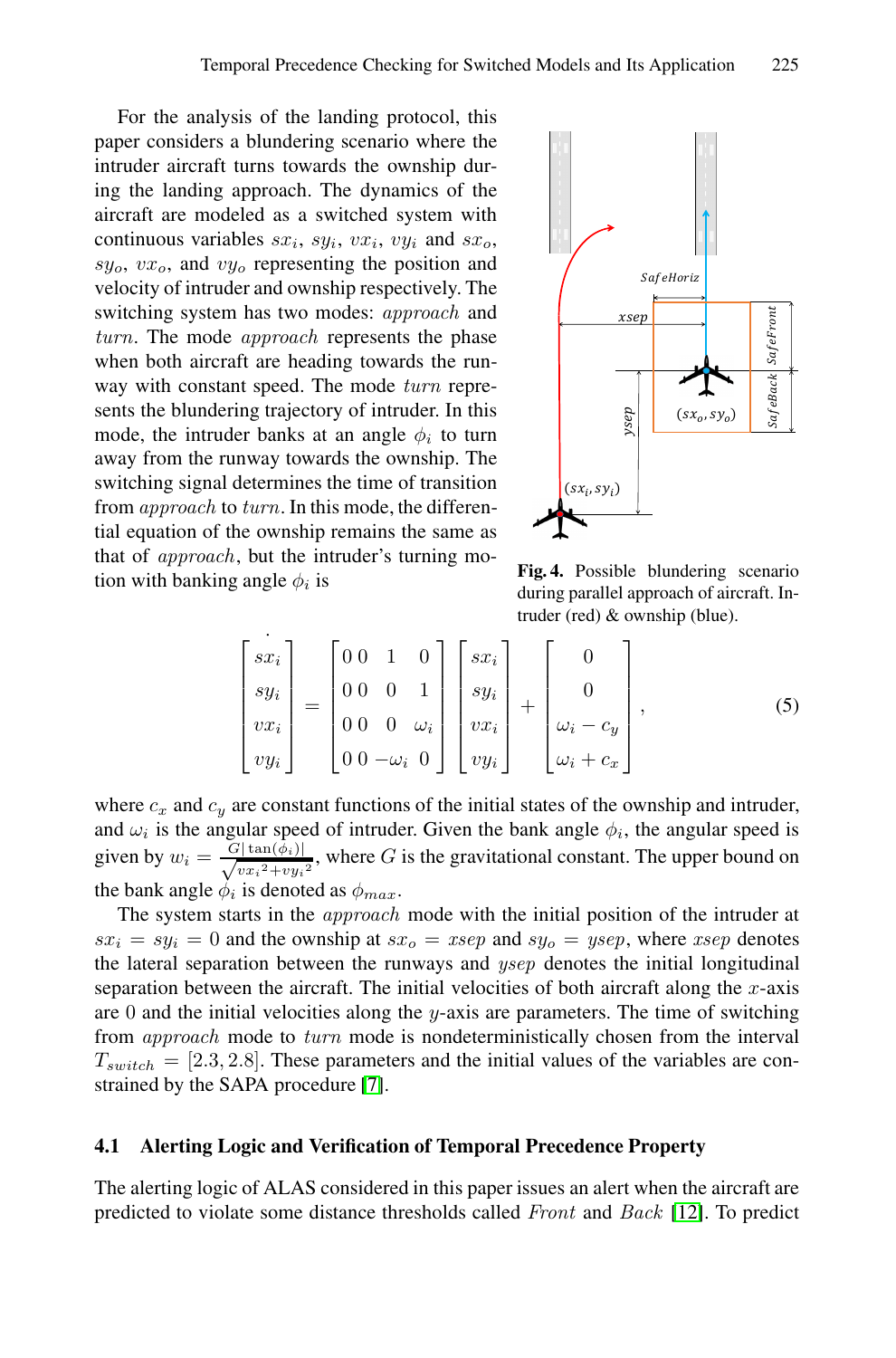this violation, the aircraft projects the current state of the system with three different dynamics: first, the intruder does not turn, i.e., banking angle 0◦, second, the intruder turns with the specified bank angle  $\phi_i$  and third, the intruder turns with the maximum bank angle  $\phi_{max}$ . If any of these projections violates the distance thresholds, then an alert is issued. The alert predicates for the each one of these projections are represented by  $Alert_0$ ,  $Alert_{\phi_i}$  and  $Alert_{\phi_{max}}$ , respectively. Thus, the alerting logic considered in this paper is defined as  $Alert \equiv Alert_0 \vee Alert_{\phi_i} \vee Alert_{\phi_{max}}$ .

The alert predicates  $Alert_0$ ,  $Alert_{\phi_i}$  and  $Alert_{\phi_{max}}$  are guarantee predicates. The lookahead function for  $Alert_{\pi}$  is defined as follows: from a given state x, it computes the projected trajectory of the aircraft when intruder turns at bank angle  $\pi$ . If these trajectories intersect, then it computes the times of intersection. That is, it computes  $t_i, t_o$ such that  $sx_i'(t_i) = sx'_o(t_o)$  and  $sy_i'(t_i) = sy'_o(t_o)$ , where  $sx_i', sy_i', sx_o', sy_o'$  represent the positions of the intruder and ownship aircraft in the projected trajectory. If such  $t_i$ and  $t_o$  exist, the  $Alert_{\pi}$  is defined as:

$$
Alet_{\pi}(x) \equiv \text{ iff } t_i > t_o ? \ (\Delta t^2 \times (vx_o^2 + vy_o^2) < Back^2) : \ (\Delta t^2 \times (vx_o^2 + vy_o^2) < Front^2),
$$

where  $\Delta t = t_i - t_o$ . If such  $t_i$  and  $t_o$  do not exist, then  $Alert_\pi(x) = \bot$ . The expression  $a$  ?  $b$  :  $c$  is a short hand for **if**(a) **then**  $b$  **else**  $c$ .

As the guarantee predicates cannot be handled by SMT solvers, Section 3.2 proposes a simulation based algorithm for handling them. In this case study, the proposed technique is used to resolve the nonlinearities of  $t_o$  and  $t_i$  in the  $Alert_{\pi}$  predicate. As given in procedure CheckGuarantee, the following steps are performed to resolve the nonlinear guarantee predicate. First, bounded time  $ReachTubes \psi'$  for the projected dynamics are computed. Second, from  $\psi'$ , the intervals  $T_o$  and  $T_i$  are computed such that  $t_i \in T_i$  and  $t_o \in T_o$ . Finally, an overapproximation  $Alert_{\pi}$  of  $Alert_{\pi}$  is computed as:  $Alert'_{\pi}(x) = \top$  iff

$$
T_i > T_o ? \quad (\Delta T^2 \times (vx_o^2 + vy_o^2) < Back^2) : \quad (\Delta T^2 \times (vx_o^2 + vy_o^2) < Front^2),
$$

where  $\Delta T = T_i - T_o$ . The numerical values of  $T_i$  and  $T_o$  computed simplify the  $Alert'_{\pi}$ predicate and can be handled by SMT solvers.

A state of the system where the intruder aircraft is inside a safety area surrounding the ownship is said to be *unsafe*. This paper considers a safety area of rectangular shape that is *SafeHoriz* wide, starts a distance *SafeBack* behinds the ownship and finishes a distance *SafeFront* in front of the ownship. The values *SafeHoriz* , *SafeBack* and *SafeFront* are given constants. Formally, the predicate *Unsafe* is defined as *Unsafe*(x)  $\equiv (sy_i > sy_o?sy_i - sy_o < SafeFront : sy_o - sy_i < SafeBack)$  and  $|sx_i - sx_o| <$ *SafeHoriz* .

The correctness property considered in this paper is that an alert is raised at least 4 time units before the intruder violates the safety buffer. This can written as a temporal precedence property *Alert* ≺<sup>4</sup> *Unsafe*.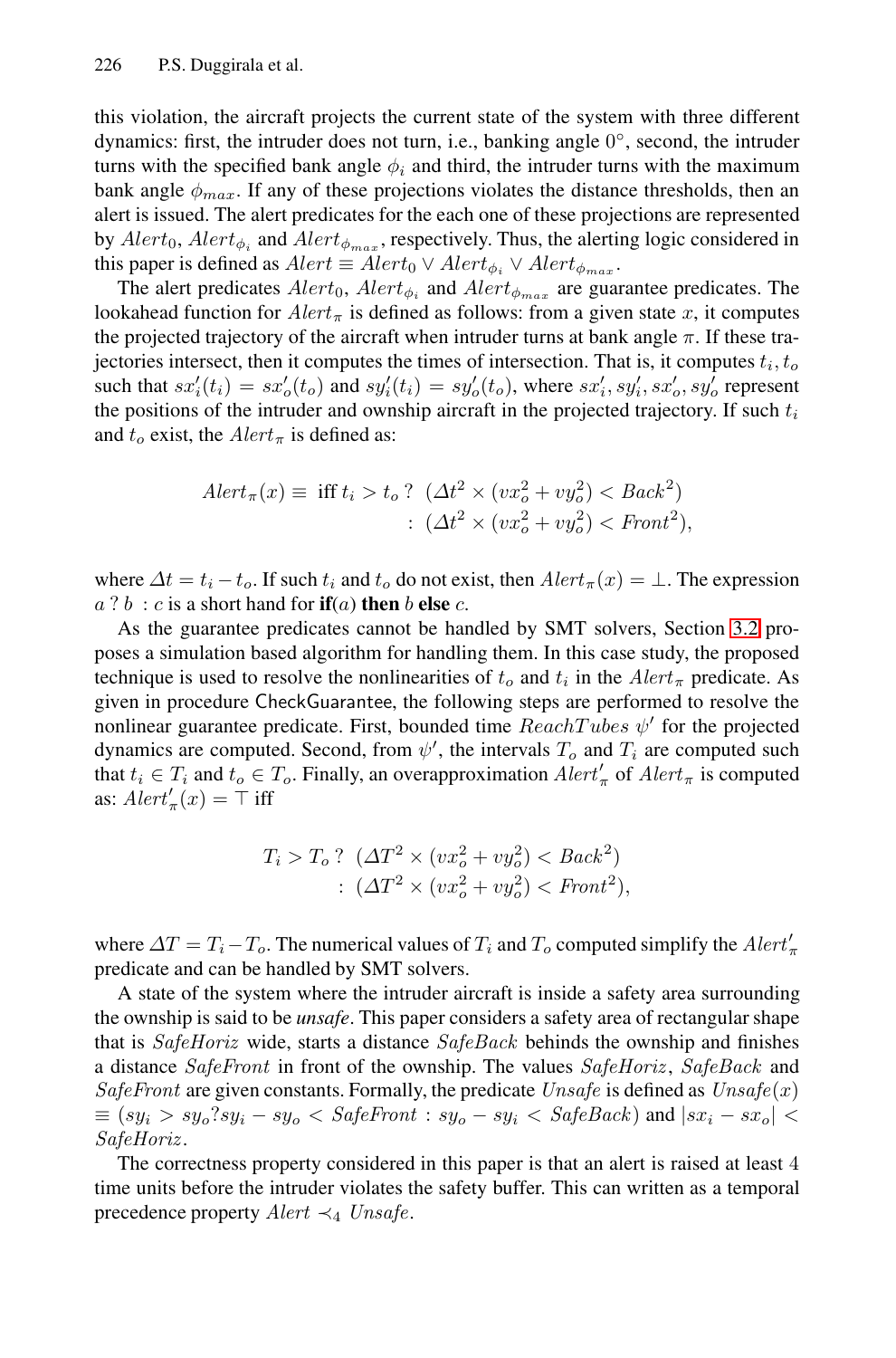## <span id="page-12-0"></span>**4.2 Verification Scenarios and C2E2 Performance**

The verification algorithms of Section 3 are implemented in the tool Compute Execute Check Engine (C2E2). C2E2 accepts Stateflow (SF) charts as inputs, translates them to C++ using CAPD for generating rigorous simulations. For checking SAT queries, it uses  $Z3$  [2] and GLPK<sup>4</sup>. The discrepancy functions for the aircraft dynamics were obtained by computing incremental Lyapunov-like function using MATLAB [6]. The following experiments were performed on Intel Quad Core machine 2.33 GHz with 4GM memory.



**Fig. 5.** Figure depicting the set of reachable states of the system. Color coding is used to depict whether the alert is issued by the alerting algorithm.

The temporal precedence property  $Alert \prec_b Unsafe$  is checked for several configurations of the system, i.e., values of parameters and initial values of state variables. For these experiments, the time bound for verification is set to 15 seconds and the time bound for projection is set to 25 seconds.

*Scenario 1.* The system configuration is specified by the following parameters and variables: *xsep* ∈ [0.22, 0.24] km, *ysep* ∈ [0.2, 04] km,  $\phi_i = 30^\circ$ ,  $\phi_{max} = 45^\circ$ ,  $vy_o = 0.07$  km/s and  $vy_i = 0.08$  km/s. With this configu[ratio](#page-12-0)n, C2E2 proves that the system satisfies the temporal precedence property *Alert* ≺<sup>4</sup> *Unsafe* and an alert is generated 4.38 seconds before the safety is violated. The set of reachable states of the ownship and the intruder when the safety property is violated is shown in *red* [and the safe states reach](http://www.gnu.org/software/glpk)ed are shown in blue and green respectively in Figure 5(a). *Scenario 2.* Increasing the intruder ve<span id="page-12-1"></span>**Table 1.** Running times. Columns 2-5: Verification Result, Running time, # of refinements, value of b for which  $A \prec_b U$  is satisfied.

| Scen. | $A \prec_4 U$ | time (m:s) Refs. $A \prec_t U$ |                |      |
|-------|---------------|--------------------------------|----------------|------|
| 6     | False         | 3:27                           | 5              | 2.16 |
| 7     | True          | 1:13                           | $\mathbf{0}$   |      |
| 8     | True          | 2:21                           | $\Omega$       |      |
| 6.1   | False         | 7:18                           | 8              | 1.54 |
| 7.1   | True          | 2:34                           | $\overline{0}$ |      |
| 8.1   | True          | 4:55                           | $\overline{0}$ |      |
| 9     | False         | 2:18                           | $\overline{2}$ | 1.8  |
| 10    | False         | 3:04                           | 3              | 2.4  |
| 9.1   | False         | 4:30                           | $\overline{2}$ | 1.8  |
| 10.1  | False         | 6:11                           | 3              | 2.4  |

locity to  $vy_i = 0.11$  km/s, and bank angle  $\phi_i = 45^\circ$  from the configuration of Scenario 1 results in Scenario 2. In this case, the safe separation between the intruder and the ownship is always maintained as the intruder completes the turn behind the ownship. Also, the alarm is not raised and hence the property  $Alert \prec_4 Unsafe$  is satisfied.

<sup>4</sup> http://www.gnu.org/software/glpk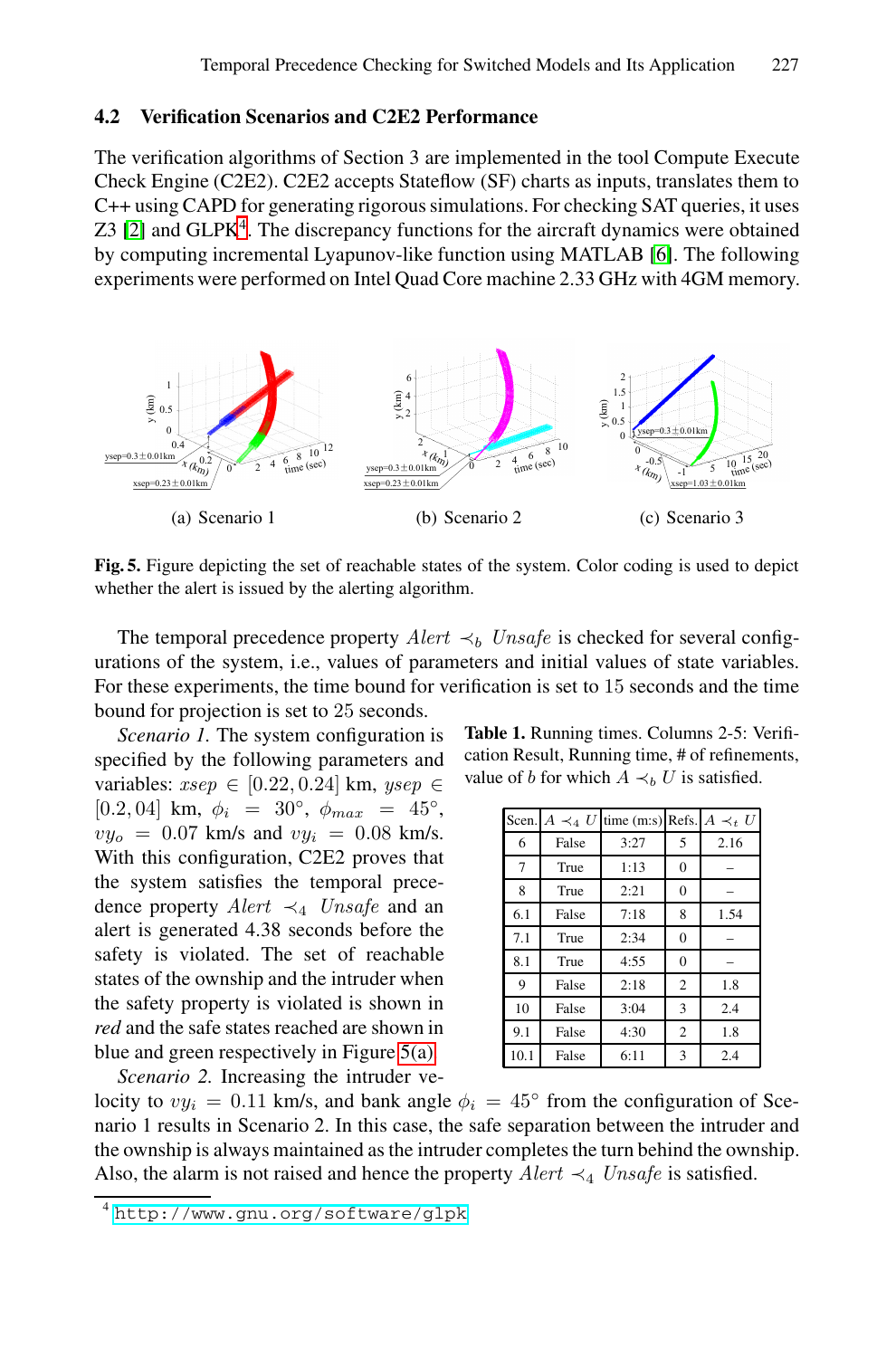*Scenario 3.* Changing the configuration by  $vy_i = 0.11$  km/s,  $xsep \in [1.02, 1.04]$  km, and  $\phi_i = 45^\circ$  from Scenario 1 results in Scenario 3. C2E2 proves that the simplified alerting logic considered in this paper issues a false-alert, i.e., an alert is issued even when the safety of the system is maintained. Though the property  $A$ lert  $\prec_4$  *Unsafe* is not violated, avoiding such circumstances improves the efficiency of the protocol and C2E2 can help identify such configurations.

*Scenario 4.* Placing the intruder in front of ownship, i.e.,  $ysep = -0.3$  km and  $vy_i =$ 0.115 km/s from configuration in Scenario 1 results [in](#page-4-4) Scenario 4. C2E2 proves that the simplified alerting logic considered in this paper misses an alert, i.e., does not issue an alert before the safety separation is violated. Such scenarios should always be avoided as they might lead to catastrophic situations. This demonstrates that C2E2 can aid in identifying scenarios which should be avoided and help design the safe operational conditions for the protocol.

*Scenario 5.* Reducing the  $xsep \in [0.15, 0.17]$  km and  $ysep \in [0.19, 0.21]$  km from configuration in Scenario 1 gives Scenario 5. For this scenario, C2E2 did not terminate in 30 [m](#page-12-1)ins. Since the verification algorithm presented in Section 3 is sound and relatively complete only if the system robustly satisfies the property, it is conjectured that Scenario 5 does not satisfy the property robustly. The partitioning and the simulation parameters at the time-out were  $\delta = 0.0005$  and time step  $\tau = 0.001$ . These values are an order of magnitude smaller than the typical values for termination, e.g.,  $\delta = 0.005$  and  $\tau = 0.01$ , which supports the conjecture that Scenario 5 does not satisfy the property robustly.

The running time of verification procedure and their outcomes for several other scenarios are presented in Table 1. Scenarios 6-8 introduce uncertainty in the initial velocities of the aircraft with all other parameters remaining the same as in Scenario 1. The velocity of the aircraft are changed to be  $vy_0 \in [0.07, 0.075]$  in Scenario 5,  $vy_i \in [0.107, 0.117]$  in Scenario 6, and  $vx_i \in [0.0, 0.005]$  in Scenario 7 respectively. Scenarios  $S.1$  is similar to Scenario  $S$  (for  $S$  being 6,7,8), but with twice the uncertainty in the velocity. Scenario 9 is obtained by changing the runway separation to be  $xsep = 0.5 \pm 0.01$ . Scenario 10 is obtained by reducing the  $xsep = 0.2 \pm 0.01$ . Scenar[io](#page-14-9)  $S.1$  $S.1$  is similar to Scenario  $S$  (for  $S$  being 9,10) however with twice the time horizon for verification and projection. These results suggest that the verification time depends on time horizon approximately linearly.

# **5 Related Work and Conclusio[n](#page-14-11)**

There are several MATLAB based tools for analyzing properties of switched systems using simulations. Breach [4] uses sensitivity analysis [5] for analyzing STL properties of systems using simulations. This analysis is sound and relatively complete for linear systems, but does not provide formal guarantees for nonlinear systems. S-Taliro [11] is a falsification engine that search for counterexamples using Monte-Carlo techniques and hence provides only probabilistic guarantees. STRONG [3] uses robustness analysis for coverage of all executions from a given initial set by constructing bisimulation functions. Currently this tool computes bisimulation functions for only linear or affine hybrid systems and does not handle nonlinear systems.